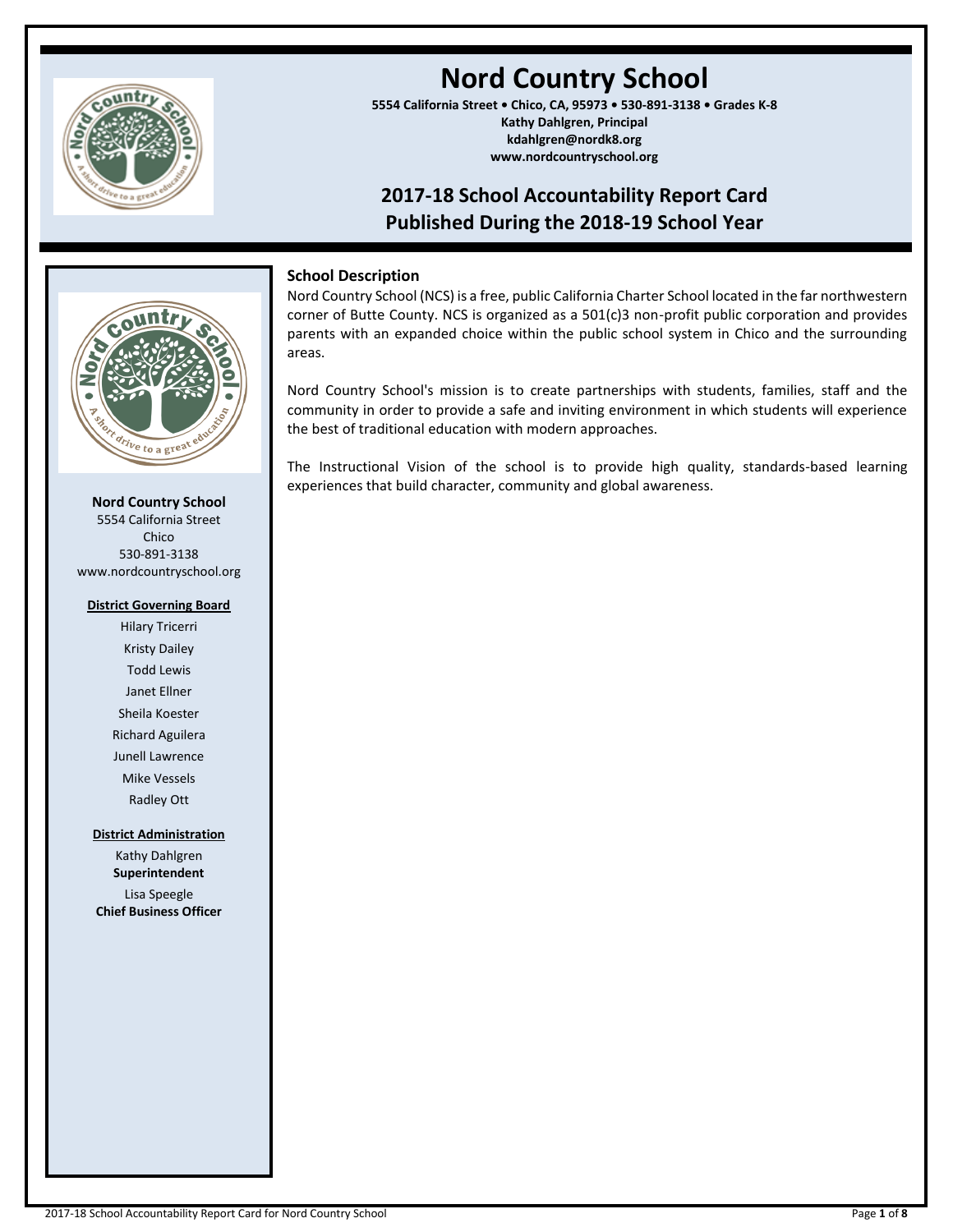# **About the SARC**

By February 1 of each year, every school in California is required by state law to publish a School Accountability Report Card (SARC). The SARC contains information about the condition and performance of each California public school. Under the Local Control Funding Formula (LCFF) all local educational agencies (LEAs) are required to prepare a Local Control and Accountability Plan (LCAP), which describes how they intend to meet annual school-specific goals for all pupils, with specific activities to address state and local priorities. Additionally, data reported in an LCAP is to be consistent with data reported in the SARC.

- For more information about SARC requirements, see the California Department of Education (CDE) SARC web page at [https://www.cde.ca.gov/ta/ac/sa/.](https://www.cde.ca.gov/ta/ac/sa/)
- For more information about the LCFF or LCAP, see the CDE LCFF web page at [https://www.cde.ca.gov/fg/aa/lc/.](https://www.cde.ca.gov/fg/aa/lc/)
- For additional information about the school, parents/guardians and community members should contact the school principal or the district office.

| 2017-18 Student Enrollment by Grade Level |                           |  |  |  |
|-------------------------------------------|---------------------------|--|--|--|
| <b>Grade Level</b>                        | <b>Number of Students</b> |  |  |  |
| Kindergarten                              | 22                        |  |  |  |
| Grade 1                                   | 22                        |  |  |  |
| Grade 2                                   | 22                        |  |  |  |
| Grade 3                                   | 22                        |  |  |  |
| Grade 4                                   | 21                        |  |  |  |
| Grade 5                                   | 15                        |  |  |  |
| Grade 6                                   | 19                        |  |  |  |
| Grade 7                                   | 18                        |  |  |  |
| Grade 8                                   | 20                        |  |  |  |
| <b>Total Enrollment</b>                   | 181                       |  |  |  |

| 2017-18 Student Enrollment by Group        |                                    |  |  |  |
|--------------------------------------------|------------------------------------|--|--|--|
| Group                                      | <b>Percent of Total Enrollment</b> |  |  |  |
| <b>Black or African American</b>           | 2.8                                |  |  |  |
| American Indian or Alaska Native           | 3.9                                |  |  |  |
| Asian                                      | 0.0                                |  |  |  |
| <b>Filipino</b>                            | 0.0                                |  |  |  |
| <b>Hispanic or Latino</b>                  | 22.1                               |  |  |  |
| <b>Native Hawaiian or Pacific Islander</b> | 0.6                                |  |  |  |
| White                                      | 66.3                               |  |  |  |
| Socioeconomically Disadvantaged            | 44.8                               |  |  |  |
| <b>English Learners</b>                    | 3.9                                |  |  |  |
| <b>Students with Disabilities</b>          | 11.6                               |  |  |  |
| <b>Foster Youth</b>                        | 0.0                                |  |  |  |

# **A. Conditions of Learning**

#### **State Priority: Basic**

The SARC provides the following information relevant to the State priority: Basic (Priority 1):

- Degree to which teachers are appropriately assigned and fully credentialed in the subject area and for the pupils they are teaching;
- Pupils have access to standards-aligned instructional materials; and
- School facilities are maintained in good repair

| <b>Teacher Credentials</b>                         |           |           |       |  |  |
|----------------------------------------------------|-----------|-----------|-------|--|--|
| <b>Nord Country School</b>                         | $16 - 17$ | $17 - 18$ | 18-19 |  |  |
| <b>With Full Credential</b>                        | 12        | 13        | 13    |  |  |
| <b>Without Full Credential</b>                     | O         | O         | O     |  |  |
| <b>Teaching Outside Subject Area of Competence</b> | 0         | o         |       |  |  |
| <b>Nord Country School</b>                         | $16 - 17$ | $17 - 18$ | 18-19 |  |  |
| <b>With Full Credential</b>                        |           |           | 13    |  |  |
| <b>Without Full Credential</b>                     |           |           | ŋ     |  |  |
| <b>Teaching Outside Subject Area of Competence</b> |           |           |       |  |  |

| <b>Teacher Misassignments and Vacant Teacher Positions at this School</b> |  |  |  |  |  |  |  |
|---------------------------------------------------------------------------|--|--|--|--|--|--|--|
| <b>Nord Country School</b><br>16-17<br>17-18<br>18-19                     |  |  |  |  |  |  |  |
| Teachers of English Learners                                              |  |  |  |  |  |  |  |
| <b>Total Teacher Misassignments</b>                                       |  |  |  |  |  |  |  |
| <b>Vacant Teacher Positions</b>                                           |  |  |  |  |  |  |  |

Note: "Misassignments" refers to the number of positions filled by teachers who lack legal authorization to teach that grade level, subject area, student group, etc.

\*Total Teacher Misassignments includes the number of Misassignments of Teachers of English Learners.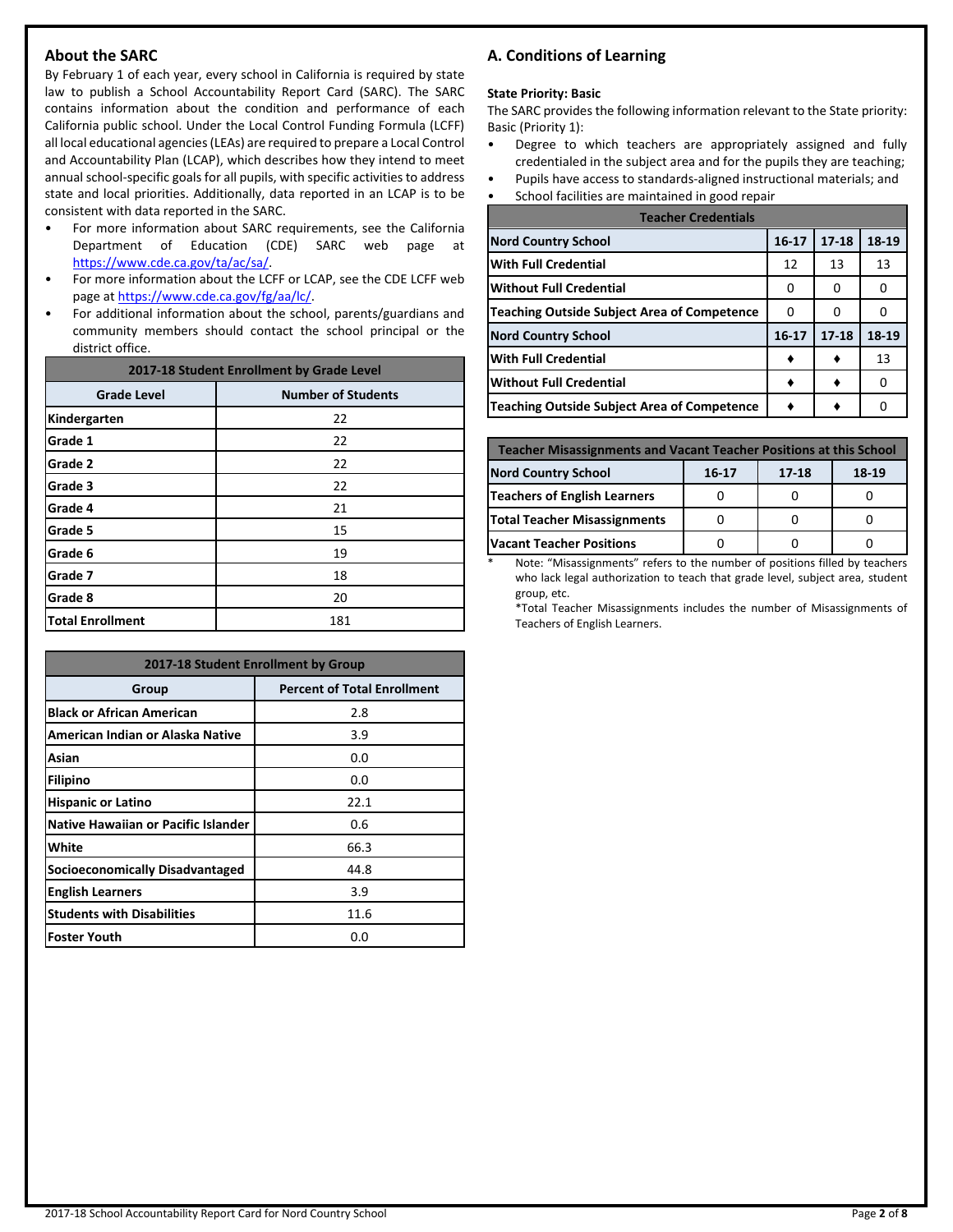# **Quality, Currency, Availability of Textbooks and Instructional Materials (School Year 2018-19)**

|                               | <b>Textbooks and Instructional Materials</b>                           |     |  |  |  |  |
|-------------------------------|------------------------------------------------------------------------|-----|--|--|--|--|
|                               | Year and month in which data were collected: January 2018              |     |  |  |  |  |
| <b>Core Curriculum Area</b>   | <b>Textbooks and Instructional Materials/Year of Adoption</b>          |     |  |  |  |  |
| <b>Reading/Language Arts</b>  | Writing Alive (K-5)                                                    |     |  |  |  |  |
|                               | California Treasures, Macmillan/McGraw-Hill (K-5th)                    |     |  |  |  |  |
|                               | The textbooks listed are from most recent adoption:                    | No. |  |  |  |  |
|                               | Percent of students lacking their own assigned textbook:               | 0%  |  |  |  |  |
| <b>Mathematics</b>            | Bridges (K-5)                                                          |     |  |  |  |  |
|                               | CPM (6th-8th)                                                          |     |  |  |  |  |
|                               |                                                                        |     |  |  |  |  |
|                               | The textbooks listed are from most recent adoption:                    | Yes |  |  |  |  |
|                               | Percent of students lacking their own assigned textbook:               | 0%  |  |  |  |  |
| <b>Science</b>                | Houghton Mifflin, Science Fusion (K)                                   |     |  |  |  |  |
|                               | California Science, Macmillan/McGraw Hill, (1st-5th - 2008 adoption)   |     |  |  |  |  |
|                               | Prentice Hall, Earth Science, Life Science, Physical Science (6th-8th) |     |  |  |  |  |
|                               | The textbooks listed are from most recent adoption:                    | No. |  |  |  |  |
|                               | Percent of students lacking their own assigned textbook:               | 0%  |  |  |  |  |
| <b>History-Social Science</b> | California VistasMacmillan/McGraw-Hill, (1st-5th - 2007 adoption)      |     |  |  |  |  |
|                               | National Geographic (6th - 8th newest adoption)                        |     |  |  |  |  |
|                               | The textbooks listed are from most recent adoption:                    | No  |  |  |  |  |
|                               | Percent of students lacking their own assigned textbook:               | 0%  |  |  |  |  |

Note: Cells with N/A values do not require data.

#### **School Facility Conditions and Planned Improvements (Most Recent Year)**

Nord Country School is situated on approximately five rural acres. The buildings on campus are well maintained and clean. The school garden and planting beds are attractive and bountiful. The playground and field areas are spacious, provide many opportunities for exercise, and have a fully operational automated sprinkler system. The grounds are completely fenced to limit unauthorized access and facilitate supervision of the grounds. Yard supervisors are always on duty before school, during recesses, and at lunch time. Access to the campus is directed to the front office where the office manager maintains a check-in/check-out system to keep a permanent record of school site visitations.

New playground equipment, including slides and climbing structures were added five years ago. Recent improvements include the installation of four additional classrooms for a Middle School as well as a running track and soccer field. The students, staff, parents and community members are proud of their school and strive to care for the buildings and grounds. Nord Country School reflects the beauty of the rural community of which it is a part.

| <b>School Facility Good Repair Status (Most Recent Year)</b><br>Year and month in which data were collected: 09/15/2018 |                      |                                                                      |  |  |
|-------------------------------------------------------------------------------------------------------------------------|----------------------|----------------------------------------------------------------------|--|--|
| <b>System Inspected</b>                                                                                                 | <b>Repair Status</b> | <b>Repair Needed and</b><br><b>Action Taken or Planned</b>           |  |  |
| Systems:<br>Gas Leaks, Mechanical/HVAC, Sewer                                                                           | Good                 |                                                                      |  |  |
| Interior:<br><b>Interior Surfaces</b>                                                                                   | Good                 |                                                                      |  |  |
| <b>Cleanliness:</b><br>Overall Cleanliness, Pest/Vermin Infestation                                                     | Good                 |                                                                      |  |  |
| Electrical:<br>Electrical                                                                                               | Good                 |                                                                      |  |  |
| <b>Restrooms/Fountains:</b><br>Restrooms, Sinks/ Fountains                                                              | Good                 |                                                                      |  |  |
| Safety:<br>Fire Safety, Hazardous Materials                                                                             | Good                 |                                                                      |  |  |
| Structural:<br><b>Structural Damage, Roofs</b>                                                                          | Good                 | cafeteria / kitchen roof leaks, reroofing<br>planned for summer 2019 |  |  |
| <b>External:</b><br>Playground/School Grounds, Windows/Doors/Gates/Fences                                               | Good                 |                                                                      |  |  |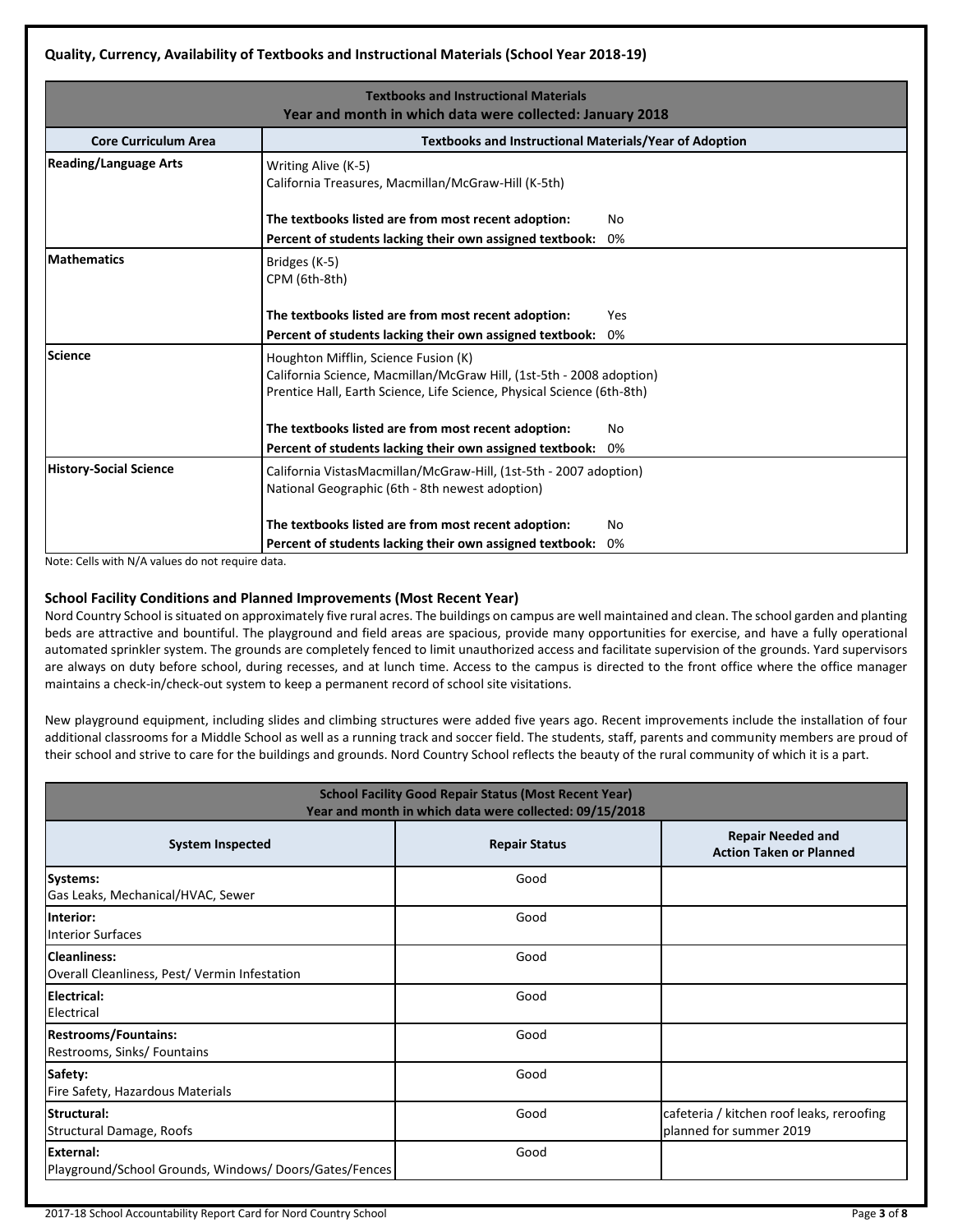| <b>School Facility Good Repair Status (Most Recent Year)</b><br>Year and month in which data were collected: 09/15/2018 |           |  |  |  |  |
|-------------------------------------------------------------------------------------------------------------------------|-----------|--|--|--|--|
| <b>Repair Needed and</b><br><b>Repair Status</b><br><b>System Inspected</b><br><b>Action Taken or Planned</b>           |           |  |  |  |  |
| <b>Overall Rating</b>                                                                                                   | Exemplary |  |  |  |  |

# **B. Pupil Outcomes**

#### **State Priority: Pupil Achievement**

The SARC provides the following information relevant to the State priority: Pupil Achievement (Priority 4):

- **Statewide assessments** (i.e., California Assessment of Student Performance and Progress [CAASPP] System, which includes the Smarter Balanced Summative Assessments for students in the general education population and the California Alternate Assessments [CAAs] for English language arts/literacy [ELA] and mathematics given in grades three through eight and grade eleven. Only eligible students may participate in the administration of the CAAs. CAAs items are aligned with alternate achievement standards, which are linked with the Common Core State Standards [CCSS] for students with the most significant cognitive disabilities); and
- The percentage of students who have successfully completed courses that satisfy the requirements for entrance to the University of California and the California State University, or career technical education sequences or programs of study

|                                                                                                                    | <b>2017-18 CAASPP Results for All Students</b> |           |           |                 |           |              |  |
|--------------------------------------------------------------------------------------------------------------------|------------------------------------------------|-----------|-----------|-----------------|-----------|--------------|--|
| Percent of Students Meeting or Exceeding the State Standards<br>$\left(\frac{\text{grades}}{3} - 8\right)$ and 11) |                                                |           |           |                 |           |              |  |
| <b>Subject</b>                                                                                                     | <b>School</b>                                  |           |           | <b>District</b> |           | <b>State</b> |  |
|                                                                                                                    | $16 - 17$                                      | $17 - 18$ | $16 - 17$ | $17 - 18$       | $16 - 17$ | $17 - 18$    |  |
| ELA                                                                                                                | 41.0                                           | 50.0      | 51.0      | 54.0            | 48.0      | 50.0         |  |
| Math                                                                                                               | 40.0                                           | 45.0      | 42.0      | 44.0            | 37.0      | 38.0         |  |

Note: Percentages are not calculated when the number of students tested is ten or less, either because the number of students in this category is too small for statistical accuracy or to protect student privacy.

Note: ELA and mathematics test results include the Smarter Balanced Summative Assessment and the CAA. The "Percent Met or Exceeded" is calculated by taking the total number of students who met or exceeded the standard on the Smarter Balanced Summative Assessment plus the total number of students who met the standard (i.e., achieved Level 3–Alternate) on the CAAs divided by the total number of students who participated in both assessments.

| <b>CAASPP Test Results in Science for All Students</b>                                              |               |           |           |                 |              |           |
|-----------------------------------------------------------------------------------------------------|---------------|-----------|-----------|-----------------|--------------|-----------|
| Percent of Students Scoring at Proficient or Advanced<br>(meeting or exceeding the state standards) |               |           |           |                 |              |           |
| Subject                                                                                             | <b>School</b> |           |           | <b>District</b> | <b>State</b> |           |
|                                                                                                     | $16-17$       | $17 - 18$ | $16 - 17$ | $17 - 18$       | $16 - 17$    | $17 - 18$ |
| Science                                                                                             | N/A           | N/A       | N/A       | N/A             | N/A          | N/A       |

Note: Cells with N/A values do not require data.

Note: The 2016–17 and 2017–18 data are not available. The CDE is developing a new science assessment based on the Next Generation Science Standards for California Public Schools (CA NGSS). The CAST was pilot-tested in spring 2017 and field-tested in spring 2018. The CAST will be administered operationally during the 2018–19 school year. The CAA for Science was pilot-tested for two years (i.e., 2016–17 and 2017–18) and the CAA for Science will be field-tested in 2018–19.

Note: Science test results include the CAST and the CAA for Science. The "Percent Met or Exceeded" is calculated by taking the total number of students who met or exceeded the standard on the CAST plus the total number of students who met the standard (i.e., achieved Level 3–Alternate) on the CAA for Science divided by the total number of students who participated on both assessments.

#### **State Priority: Other Pupil Outcomes**

The SARC provides the following information relevant to the State priority: Other Pupil Outcomes (Priority 8):

• Pupil outcomes in the subject area of physical education

| Grade | 2017-18 Percent of Students Meeting Fitness Standards |      |      |  |  |  |
|-------|-------------------------------------------------------|------|------|--|--|--|
| Level | 5 of 6<br>4 of 6<br>6 of 6                            |      |      |  |  |  |
|       | 21.4                                                  | 21.4 | 21.4 |  |  |  |
|       | 31.6                                                  | 15.8 | 36 R |  |  |  |

Percentages are not calculated when the number of students tested is ten or less, either because the number of students in this category is too small for statistical accuracy or to protect student privacy.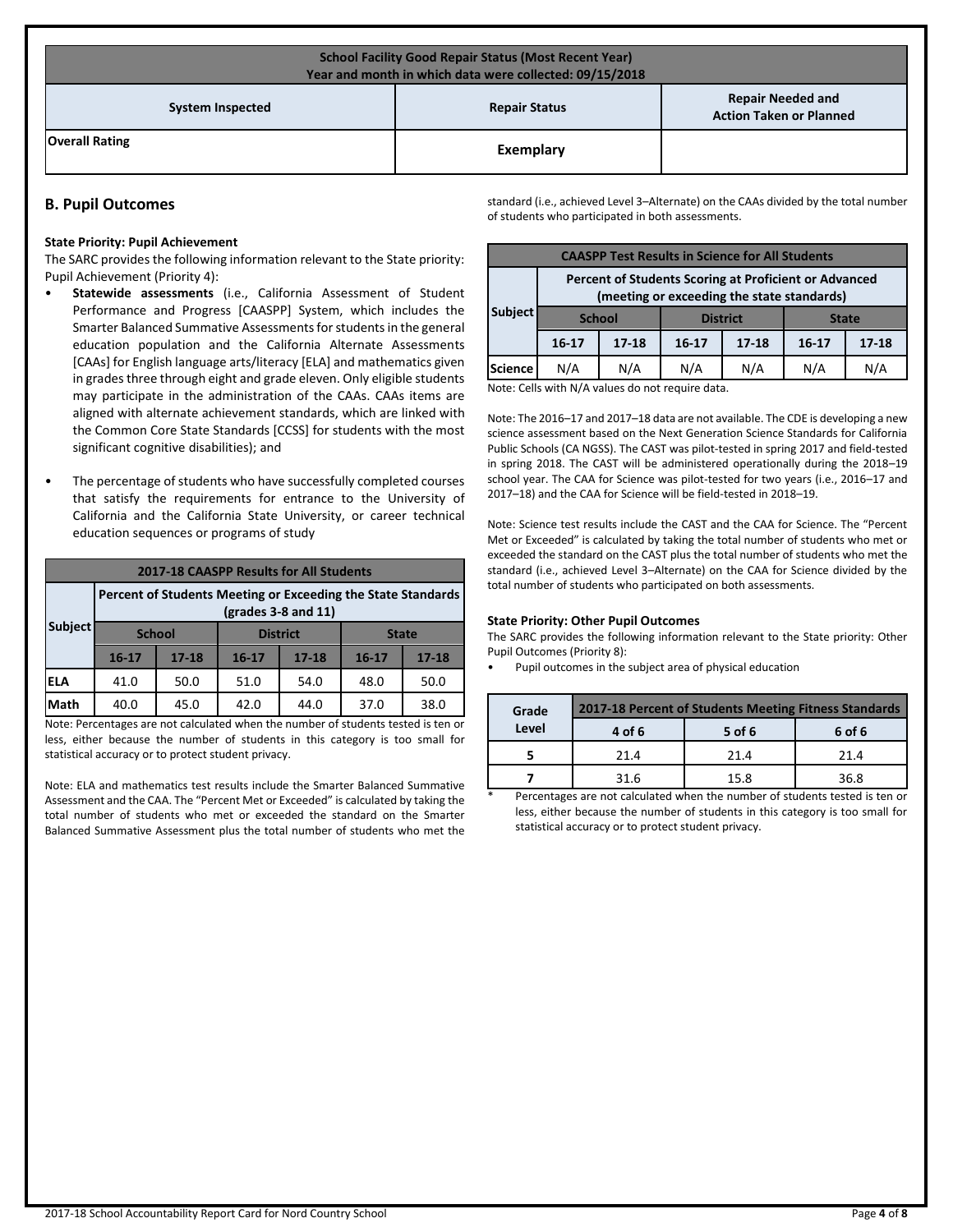| School Year 2017-18 CAASPP Assessment Results - English Language Arts (ELA)<br>Disaggregated by Student Groups, Grades Three through Eight and Eleven        |       |     |        |                          |  |  |
|--------------------------------------------------------------------------------------------------------------------------------------------------------------|-------|-----|--------|--------------------------|--|--|
| <b>Number</b><br><b>Total</b><br>Percent<br>Percent<br><b>Student Group</b><br><b>Enrollment</b><br><b>Met or Exceeded</b><br><b>Tested</b><br><b>Tested</b> |       |     |        |                          |  |  |
| <b>All Students</b>                                                                                                                                          | 114   | 110 | 96.49  | 50.00                    |  |  |
| Male                                                                                                                                                         | 62    | 59  | 95.16  | 44.07                    |  |  |
| Female                                                                                                                                                       | 52    | 51  | 98.08  | 56.86                    |  |  |
| <b>Black or African American</b>                                                                                                                             | --    | --  | --     | $\overline{\phantom{m}}$ |  |  |
| American Indian or Alaska Native                                                                                                                             | --    | $-$ | --     | $\overline{\phantom{a}}$ |  |  |
| <b>Hispanic or Latino</b>                                                                                                                                    | 29    | 29  | 100.00 | 31.03                    |  |  |
| Native Hawaiian or Pacific Islander                                                                                                                          | --    | --  | --     | --                       |  |  |
| White                                                                                                                                                        | 71    | 67  | 94.37  | 56.72                    |  |  |
| <b>Two or More Races</b>                                                                                                                                     | --    | --  | --     | --                       |  |  |
| <b>Socioeconomically Disadvantaged</b>                                                                                                                       | 58    | 57  | 98.28  | 38.60                    |  |  |
| <b>English Learners</b>                                                                                                                                      | --    | --  | --     | $- -$                    |  |  |
| <b>Students with Disabilities</b>                                                                                                                            | 19    | 15  | 78.95  | 26.67                    |  |  |
| <b>Students Receiving Migrant Education Services</b>                                                                                                         | $- -$ | --  | --     | --                       |  |  |

Note: ELA test results include the Smarter Balanced Summative Assessment and the CAA. The "Percent Met or Exceeded" is calculated by taking the total number of students who met or exceeded the standard on the Smarter Balanced Summative Assessment plus the total number of students who met the standard (i.e., achieved Level 3–Alternate) on the CAAs divided by the total number of students who participated in both assessments.

Note: Double dashes (--) appear in the table when the number of students is ten or less, either because the number of students in this category is too small for statistical accuracy or to protect student privacy.

Note: The number of students tested includes all students who participated in the test whether they received a score or not; however, the number of students tested is not the number that was used to calculate the achievement level percentages. The achievement level percentages are calculated using only students who received scores.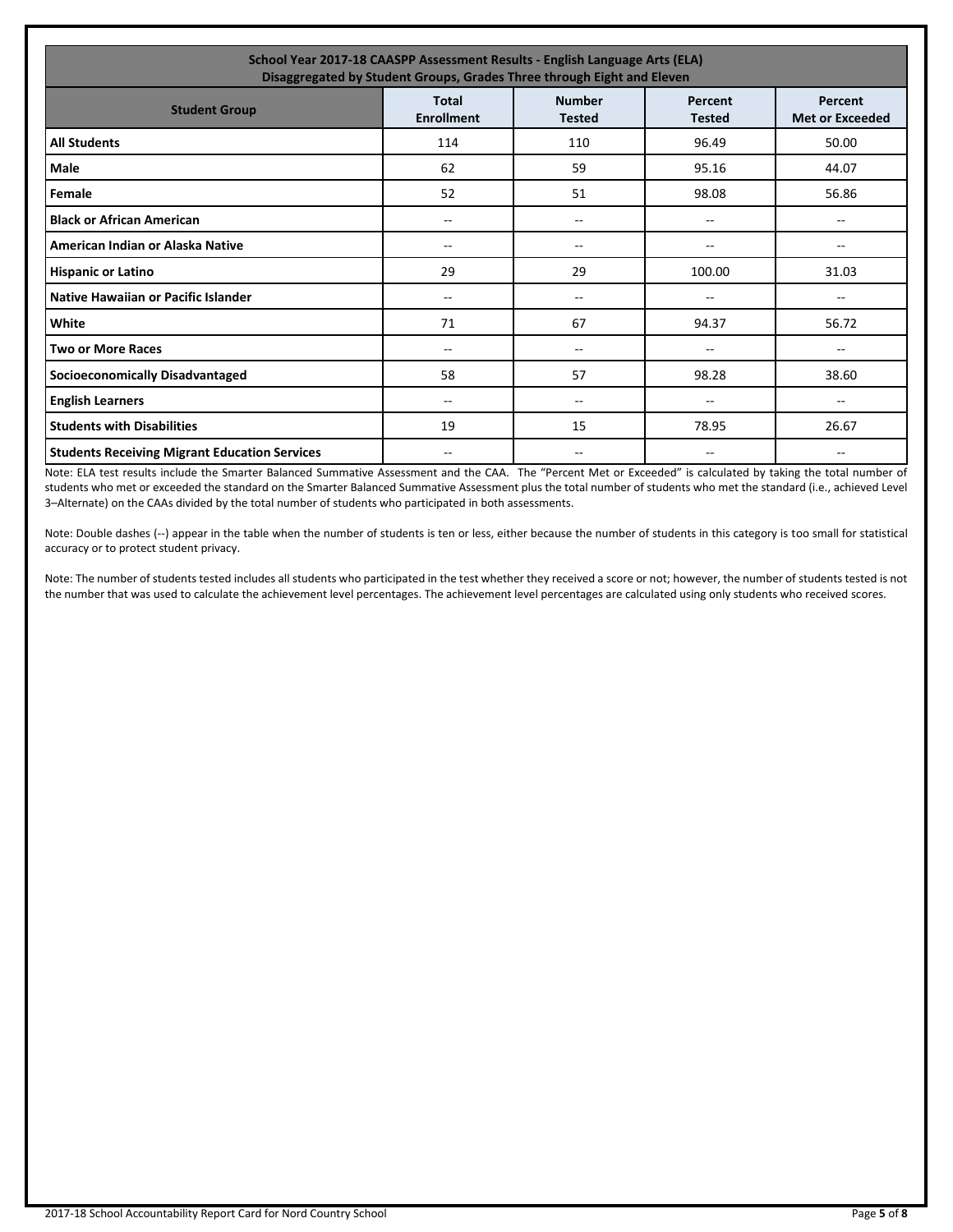| <b>School Year 2017-18 CAASPP Assessment Results - Mathematics</b><br>Disaggregated by Student Groups, Grades Three through Eight and Eleven                 |       |     |       |                          |  |  |
|--------------------------------------------------------------------------------------------------------------------------------------------------------------|-------|-----|-------|--------------------------|--|--|
| <b>Number</b><br><b>Total</b><br>Percent<br>Percent<br><b>Student Group</b><br><b>Enrollment</b><br><b>Met or Exceeded</b><br><b>Tested</b><br><b>Tested</b> |       |     |       |                          |  |  |
| <b>All Students</b>                                                                                                                                          | 114   | 110 | 96.49 | 45.45                    |  |  |
| <b>Male</b>                                                                                                                                                  | 62    | 59  | 95.16 | 45.76                    |  |  |
| Female                                                                                                                                                       | 52    | 51  | 98.08 | 45.1                     |  |  |
| <b>Black or African American</b>                                                                                                                             | ۰.    | --  | --    | $\overline{\phantom{a}}$ |  |  |
| American Indian or Alaska Native                                                                                                                             | --    | --  | --    | ۰.                       |  |  |
| <b>Hispanic or Latino</b>                                                                                                                                    | 29    | 29  | 100   | 34.48                    |  |  |
| Native Hawaiian or Pacific Islander                                                                                                                          | $- -$ | --  | --    | --                       |  |  |
| White                                                                                                                                                        | 71    | 67  | 94.37 | 47.76                    |  |  |
| <b>Two or More Races</b>                                                                                                                                     | $- -$ | --  | --    | $\qquad \qquad -$        |  |  |
| <b>Socioeconomically Disadvantaged</b>                                                                                                                       | 58    | 57  | 98.28 | 36.84                    |  |  |
| <b>English Learners</b>                                                                                                                                      | $- -$ | $-$ | --    | $- -$                    |  |  |
| <b>Students with Disabilities</b>                                                                                                                            | 19    | 15  | 78.95 | 13.33                    |  |  |
| <b>Students Receiving Migrant Education Services</b>                                                                                                         | --    | --  | --    | ۰.                       |  |  |

Note: Mathematics test results include the Smarter Balanced Summative Assessment and the CAA. The "Percent Met or Exceeded" is calculated by taking the total number of students who met or exceeded the standard on the Smarter Balanced Summative Assessment plus the total number of students who met the standard (i.e., achieved Level 3–Alternate) on the CAAs divided by the total number of students who participated in both assessments.

Note: Double dashes (--) appear in the table when the number of students is ten or less, either because the number of students in this category is too small for statistical accuracy or to protect student privacy.

Note: The number of students tested includes all students who participated in the test whether they received a score or not; however, the number of students tested is not the number that was used to calculate the achievement level percentages. The achievement level percentages are calculated using only students who received scores.

# **C. Engagement**

#### **State Priority: Parental Involvement**

The SARC provides the following information relevant to the State priority: Parental Involvement (Priority 3):

• Efforts the school district makes to seek parent input in making decisions for the school district and each school site

#### **Opportunities for Parental Involvement (School Year 2018-19)**

Research shows parent involvement is critical to the success and learning of each child and we strongly encourage parents to volunteer at our school by either helping in classrooms, the garden, or other locations on campus. We also have parents drive or chaperone on field trips, act as sports coaches, help at school events, and prepare materials from home. We strongly believe that parents and teachers working closely together can only enhance the education, sense of community, and development of each student.

Additionally, parents have the opportunity to be actively involved in the direction and governance of the school by participating on committees, the school site council, and the school board. Stakeholder meetings and surveys occur several times during the school year to gather feedback and input on decisions regarding improvements and changes needed.

We have an active and energetic Parent-Teacher Organization (PTO), which organizes special events, assemblies, and fundraisers to support student learning and the Nord Country School mission.

#### **State Priority: School Climate**

The SARC provides the following information relevant to the State priority: School Climate (Priority 6):

- Pupil suspension rates;
- Pupil expulsion rates; and
- Other local measures on the sense of safety.

#### **School Safety Plan**

It is Nord Country School's goal to create a physically, socially, and emotionally safe learning environment for all students, staff, and parents. We have a Safe School Plan and NCS conducts earthquake, fire, and disaster drills as required. Staff members participate in on-going training in disaster preparedness. Diagrams are posted in each classroom for emergency evacuation and each staff member has an emergency staff/parent phone calling tree to use for emergencies.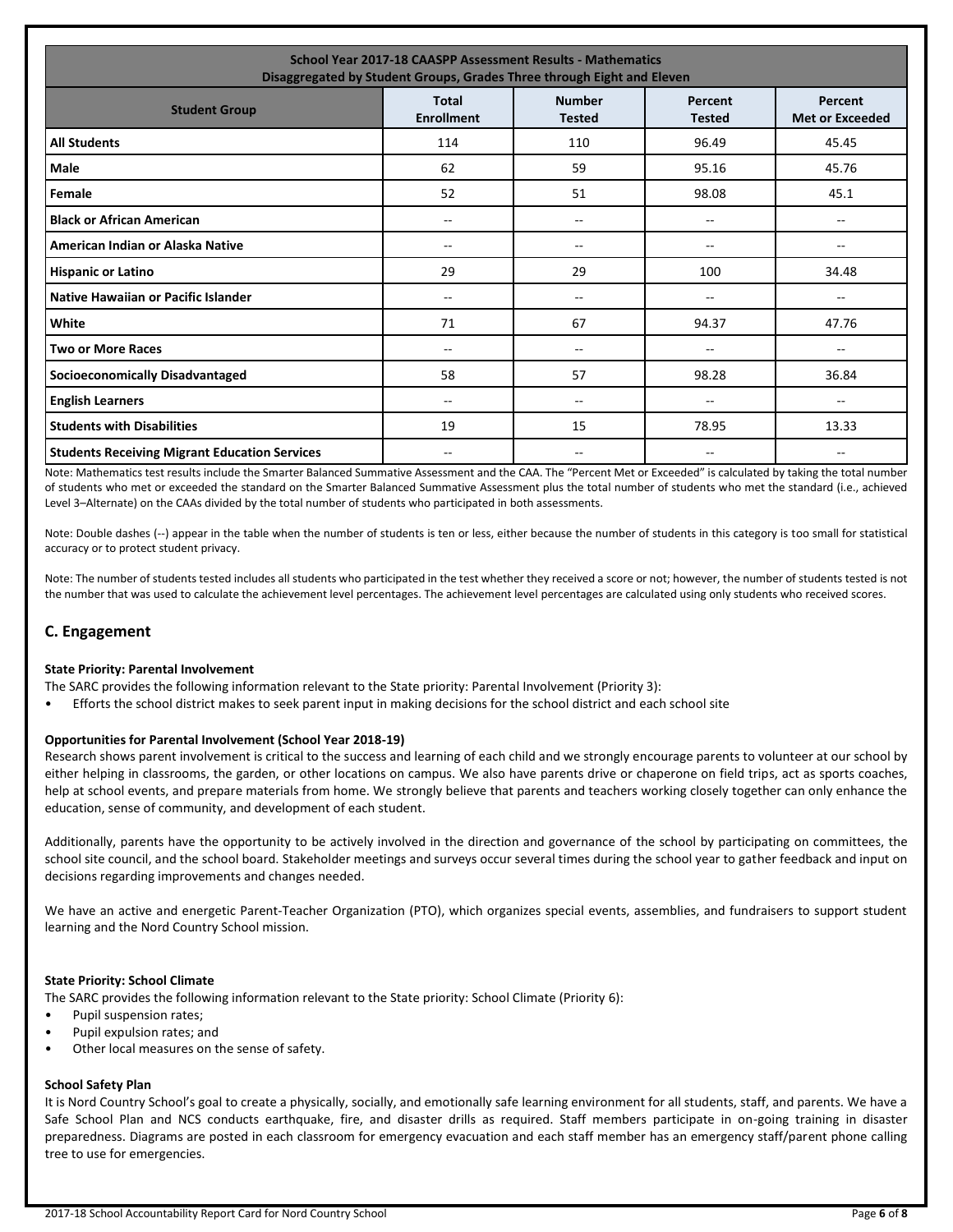Key components of our School Safe Plan cover the procedures for traumatic incidents, code red drills, evacuations/relocations, bomb threats/bomb emergencies, earthquakes, fires and explosions. The NCS Safety Committee, in accordance with Senate Bill 187, updates our School Safety Plan annually and this plan is available for viewing in our school office.

| <b>Suspensions and Expulsions</b> |         |         |         |  |  |  |
|-----------------------------------|---------|---------|---------|--|--|--|
| School                            | 2015-16 | 2016-17 | 2017-18 |  |  |  |
| <b>Suspensions Rate</b>           | 1.2     | 1.1     | 1.1     |  |  |  |
| <b>Expulsions Rate</b>            | 0.0     | 0.0     | 0.0     |  |  |  |
| <b>District</b>                   | 2015-16 | 2016-17 | 2017-18 |  |  |  |
| <b>Suspensions Rate</b>           | 4.1     | 3.6     | 3.2     |  |  |  |
| <b>Expulsions Rate</b>            | 0.1     | 0.3     | 0.0     |  |  |  |
| <b>State</b>                      | 2015-16 | 2016-17 | 2017-18 |  |  |  |
| <b>Suspensions Rate</b>           | 3.7     | 3.7     | 3.5     |  |  |  |
| <b>Expulsions Rate</b>            | 0.1     | 0.1     | 0.1     |  |  |  |

# **D. Other SARC Information**

The information in this section is required to be in the SARC but is not included in the state priorities for LCFF.

| Academic Counselors and Other Support Staff at this School<br><b>Number of Full-Time Equivalent (FTE)</b> |      |  |  |  |
|-----------------------------------------------------------------------------------------------------------|------|--|--|--|
|                                                                                                           |      |  |  |  |
| <b>Counselor (Social/Behavioral or Career Development)</b>                                                | N/A  |  |  |  |
| Library Media Teacher (Librarian)                                                                         | 0.2  |  |  |  |
| Library Media Services Staff (Paraprofessional)                                                           | N/A  |  |  |  |
| Psychologist                                                                                              | 0.2  |  |  |  |
| <b>Social Worker</b>                                                                                      | N/A  |  |  |  |
| <b>Nurse</b>                                                                                              | 0.01 |  |  |  |
| Speech/Language/Hearing Specialist                                                                        | 0.4  |  |  |  |
| <b>Resource Specialist (non-teaching)</b>                                                                 | N/A  |  |  |  |
| <b>Other</b>                                                                                              | 10.1 |  |  |  |
| Average Number of Students per Staff Member                                                               |      |  |  |  |
| <b>Academic Counselor</b>                                                                                 | N/A  |  |  |  |

\* One Full Time Equivalent (FTE) equals one staff member working full time; one FTE could also represent two staff members who each work 50 percent of full time.

| <b>Average Class Size and Class Size Distribution (Elementary)</b> |         |                              |         |          |         |           |                   |              |                                                 |  |  |  |
|--------------------------------------------------------------------|---------|------------------------------|---------|----------|---------|-----------|-------------------|--------------|-------------------------------------------------|--|--|--|
|                                                                    |         | <b>Number of Classrooms*</b> |         |          |         |           |                   |              |                                                 |  |  |  |
| Grade                                                              |         | <b>Average Class Size</b>    |         | $1 - 20$ |         | $21 - 32$ |                   | $33+$        |                                                 |  |  |  |
|                                                                    | 2015-16 | 2016-17                      | 2017-18 | 2015-16  | 2016-17 |           | 2017-18   2015-16 |              | 2016-17   2017-18   2015-16   2016-17   2017-18 |  |  |  |
| К                                                                  | 11      | 11                           | 11      |          |         | 2         |                   |              |                                                 |  |  |  |
| л.                                                                 | 22      | 21                           | 22      |          |         |           | ٠<br>ш            | 1            | 1                                               |  |  |  |
| $\overline{2}$                                                     | 22      | 22                           | 22      |          |         |           | 1                 | 1            |                                                 |  |  |  |
| 3                                                                  | 19      | 22                           | 22      | 1        |         |           |                   |              |                                                 |  |  |  |
| 4                                                                  | 25      | 18                           | 21      |          | 1       |           | $\mathbf{1}$      |              | -1<br>$\perp$                                   |  |  |  |
| 5                                                                  | 22      | 21                           | 15      |          |         |           | 1                 | $\mathbf{A}$ |                                                 |  |  |  |
| 6                                                                  | 20      | 21                           | 16      |          |         | 7         |                   | 6            |                                                 |  |  |  |

\* Number of classes indicates how many classes fall into each size category (a range of total students per class).